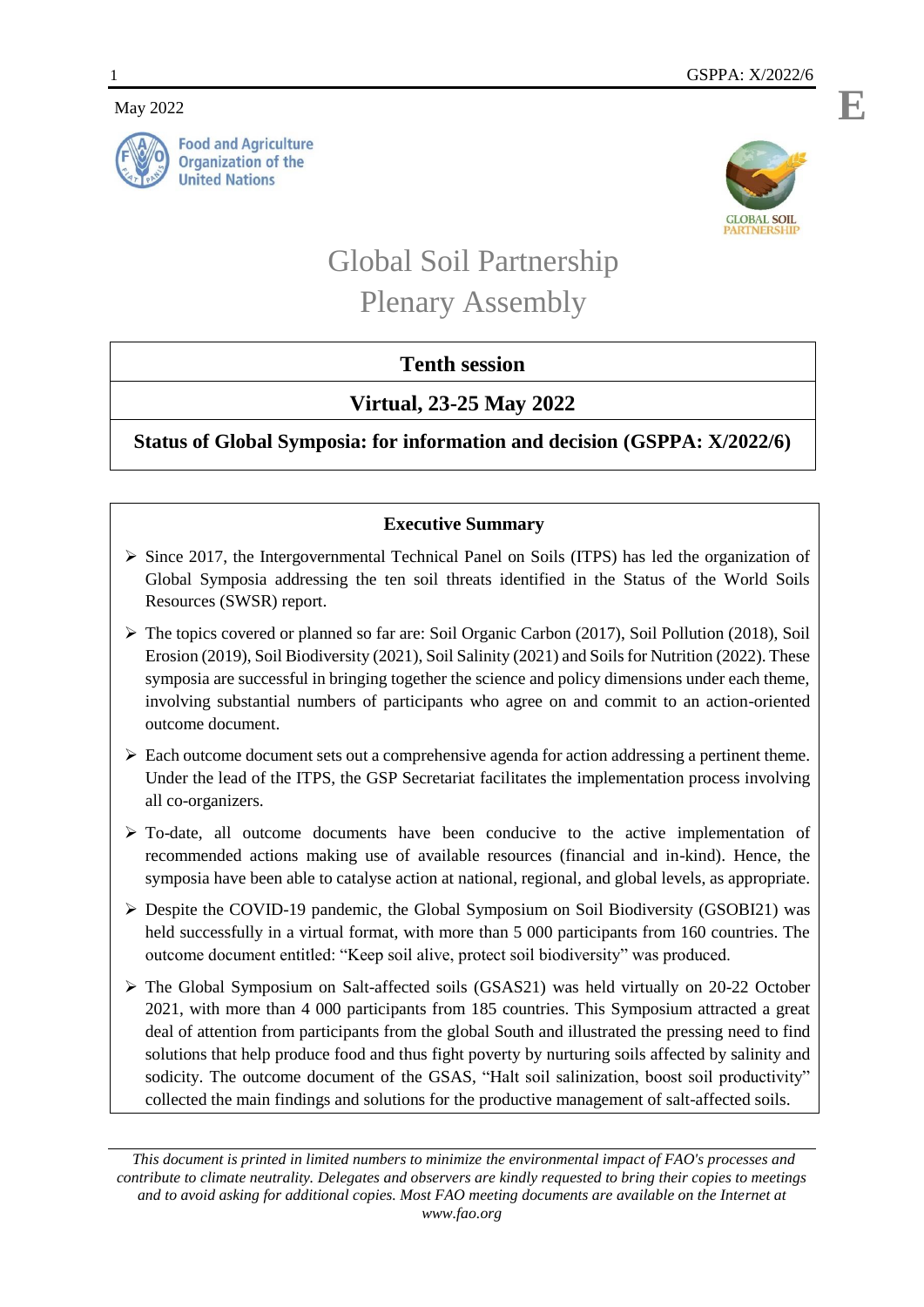The ITPS, the GSP Secretariat and interested partners will organize the Global Symposium on Soils for Nutrition: "Soils, where food begins," on 26-29 July 2022 in a virtual format.

#### **Suggested actions by the GSP Plenary Assembly (PA)**

The Plenary Assembly may wish to:

- $\triangleright$  express recognition for the efforts made in organizing global symposia thus far and the active implementation of the related outcome documents;
- $\triangleright$  commend the resource partners who have financially supported the organization of these symposia, and encourage new resource partners to fund the forthcoming ones;
- $\triangleright$  acknowledge the outstanding work undertaken in organizing the GSAS in a virtual format and encourage the implementation of recommendations developed as a result of Symposium and summarized in the GSAS outcome document:
- $\triangleright$  call for strong participation in the Global Symposium on Soils for Nutrition: Soils Where Food Begins to be held on 26-29 July 2022;
- reaffirm its decision for 2023 Global Symposium on Soil and Water to be held in May 2023, and invite all partners to actively contribute to its organization; and
- $\triangleright$  encourage countries and other partners to join in the efforts of the ITPS, the Secretariat and coorganizers to implement the actions indicated in the outcome documents of all symposia.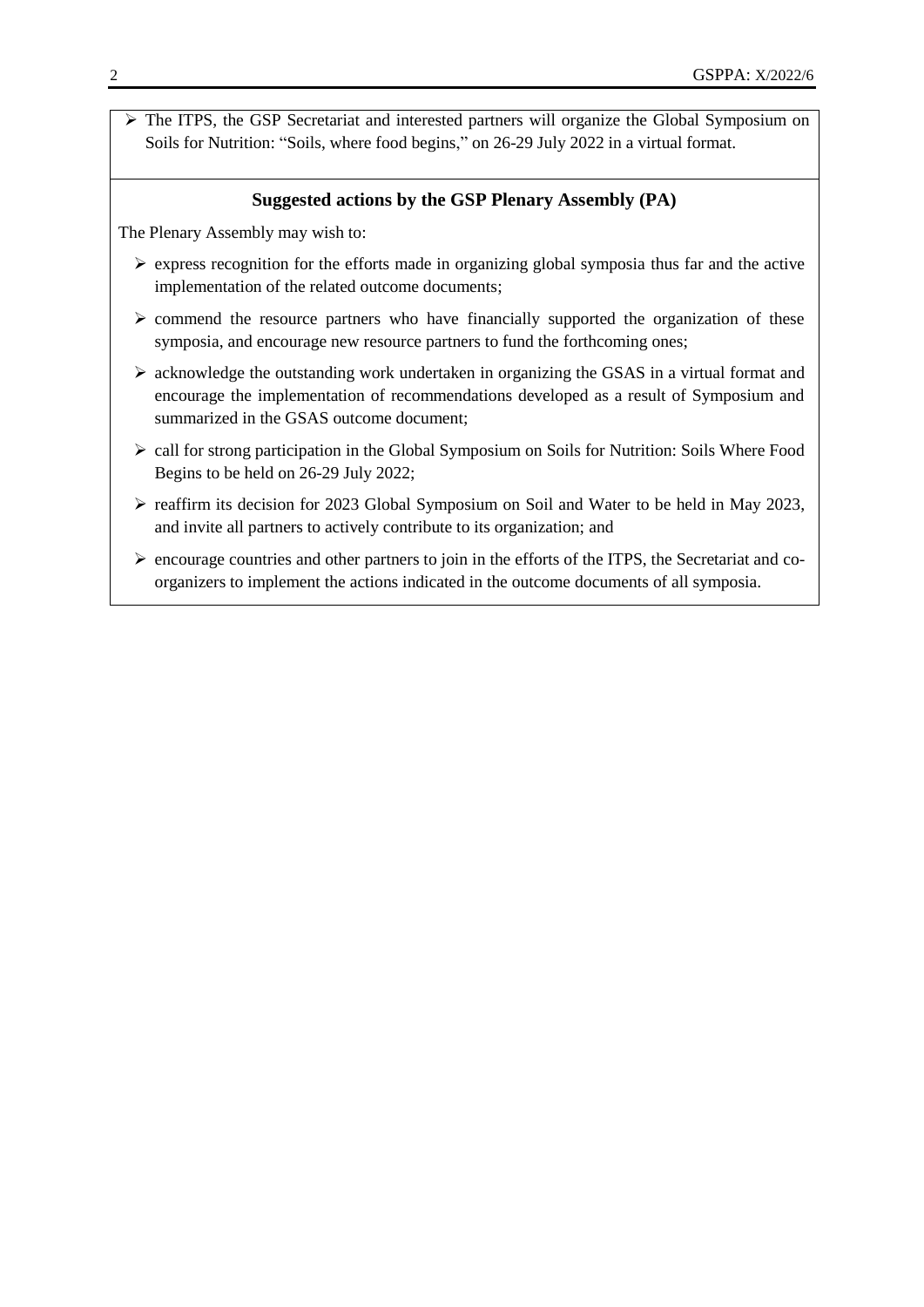#### **6.1 Global Symposium on Soils for Nutrition**

- 1. In light of the global challenges humanity faces today, including poverty, food insecurity and malnutrition, migration, environmental degradation and climate change, and the priorities of the One Health approach – spanning human health, environmental health, animal health and soil health – the ITPS and the GSP Secretariat named the next Global Symposium "Soils for Nutrition". It aims to highlight the strong connection between food security, crop, human, and animal nutrition and soil health. It is also intended to stress the fact that soil is where food begins, and as such is the origin of nutrients for human nutrition and health. Healthy soils (not only fertile) have a key role to play in combating malnutrition and food insecurity.
- 2. In response to these complex challenges, the ITPS and the GSP Secretariat, together with other partners, will organize the Global Symposium on Soils for Nutrition (GSOIL4N) in July 2022. The main objective of the Symposium is to review the state of play on the role of soil fertility in delivering sufficient, high quality, safe, and more nutritious food for animals and people. The Symposium is expected to identify critical knowledge gaps and provide the basis for discussion among policymakers, food producers, scientists, the fertilizer industry, practitioners and other stakeholders on the creation of solutions for a more nutritious agrifood system for enhanced human health and wellbeing while protecting the environment. The Symposium strives to help fulfil some of the targets of the 17 UN Sustainable Development Goals (SDGs).
- 3. The Symposium will bring science and policy together to review the status and challenges of soil nutrient management. It will be divided into four main themes:
	- Theme 1: Status and trends of global soil nutrient budget
	- Theme 2: Sustainable soil management (SSM) for food security and better nutrition
	- Theme 3: Impacts of soil nutrient management on the environment and climate change
	- Theme 4: Governance of soil fertility/soil nutrients.

#### **6.2 Highlights of the implementation of outcome documents of past symposia**

#### **6.2.1 Global Symposium on Soil Organic Carbon (GSOC17)**

- 4. The implementation of the GSOC'17 Outcome Document is complete for all eight recommendations. Since the  $9<sup>th</sup>$  GSP PA, the following activities have continued or been carried out.
	- As per recommendation 1, since the beginning of 2021 the GSP Secretariat has organized five online training sessions focusing on mapping soil organic carbon (SOC) stocks and SOC sequestration potential at the national scale reaching over 320 participants from over 50 countries.
	- As per recommendation 3, the Global Soil Organic Carbon sequestration potential maps (GSOCseq) were launched (September 2021). The map is continuously being updated following a country-driven process by fostering and leveraging local expertise and data. After two years of extensive capacity development involving over 500 experts from 120 countries, national experts shared their results and main findings. The GSOCseq is generated by simulating the effects of adopting SSM practices and projecting their usage 20 years into the future to trace SOC stocks.
	- As per recommendation 5, the technical manual of recommended management practices for SOC maintenance and sequestration was published in September 2021. This technical manual is the first attempt to gather, in a standardized format, the existing data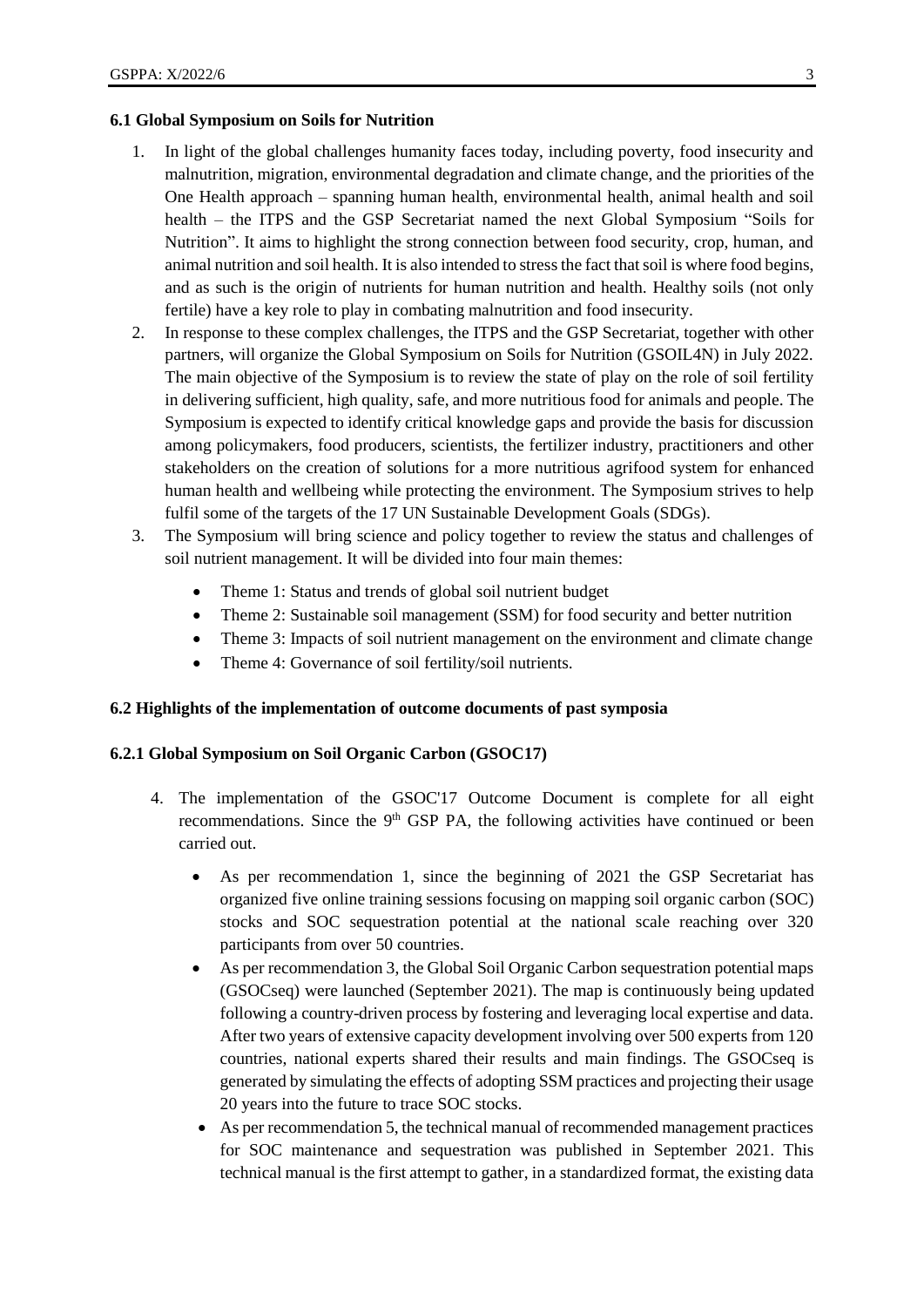on the impacts of the main soil management practices on SOC content in a wide array of environments, including the advantages, drawbacks and constraints.

- As per recommendation 6 and 7, a capacity development programme was kick-started to support the members of the International Network of Black Soils (INBS) to map the distribution of black soils at the national scale. The first version of the Global Black Soil Distribution Map (GBSmap v1.0) was prepared.
- As per recommendation 8, the GSP-Secretariat has launched the RECSOIL initiative. RECSOIL is an innovative initiative for scaling up SOC-centred sustainable soil management (SSM) in agricultural and degraded soils. Its objective is to support the provision of financial incentives for farmers who agree to implement good practices.

#### **6.2.2 Global Symposium on Soil Pollution (GSOP18)**

- 5. The follow up to the "be the solution to pollution" **GSOP18** outcome document was addressed by the following actions:
	- As per recommendation 2, specific training and educational materials on soil pollution have been developed for the Global Soil Doctors programme and are to be delivered according to the country and local priorities.
	- As per recommendation 5, the expert working group, composed of more than 60 international experts, continues to make progress in developing technical guidelines for assessing, mapping, monitoring and reporting on soil pollution. This publication is expected to be finalized by the end of 2022. This work will be one of the first outputs of the newly established International Network on Soil Pollution (INSOP).
	- INSOP's first area of work on soil pollution assessment is based on a close collaboration with the Global Soil Laboratory Network (GLOSOLAN) to define and harmonise the best laboratory methods to quantify the main soil contaminants, thus addressing Recommendation 7 of the GSOP18 outcome document.
	- The Global Assessment of Soil Pollution report was launched in June 2021 and presented to the UN Environment Assembly (UNEA) at its fifth session, as requested by UNEA-3 and the recommendation 8 of the GSOP18 outcome document.

#### **6.2.3 Global Symposium on Soil Erosion (GSER19)**

- 6. There were six recommendations in the **outcome document** from the GSER19 Symposium. Although the Symposium was organized in 2019, the implementation of its recommendations was delayed due to the high workload at the GSP Secretariat between 2019 and 2021. Most of the subsequent GSER activities were concentrated on getting the conference presentations published. Two special issues were successfully published in [the International Journal of Soil](https://www.sciencedirect.com/science/article/pii/S2095633920300873)  [and Water Conservation Research](https://www.sciencedirect.com/science/article/pii/S2095633920300873) and in [the Journal of Land Degradation and Development.](https://onlinelibrary.wiley.com/doi/10.1002/ldr.4017) Towards the end of 2021, the implementation of the Symposium recommendations began as follows:
	- Recommendation 1 on the creation of an expert and multi-stakeholder working group: an expanded special working group on soil erosion (SWGSER) was formed after the International Network of Soil Information Institutions (INSII) meeting in October 2021. The Intergovernmental Technical Panel on Soils (ITPS) Working Group on Soil erosion met in early February 2022 and endorsed a plan of activities for the special working group SWGSER. The SWGSER held meetings in early March to strategize on the planned activities.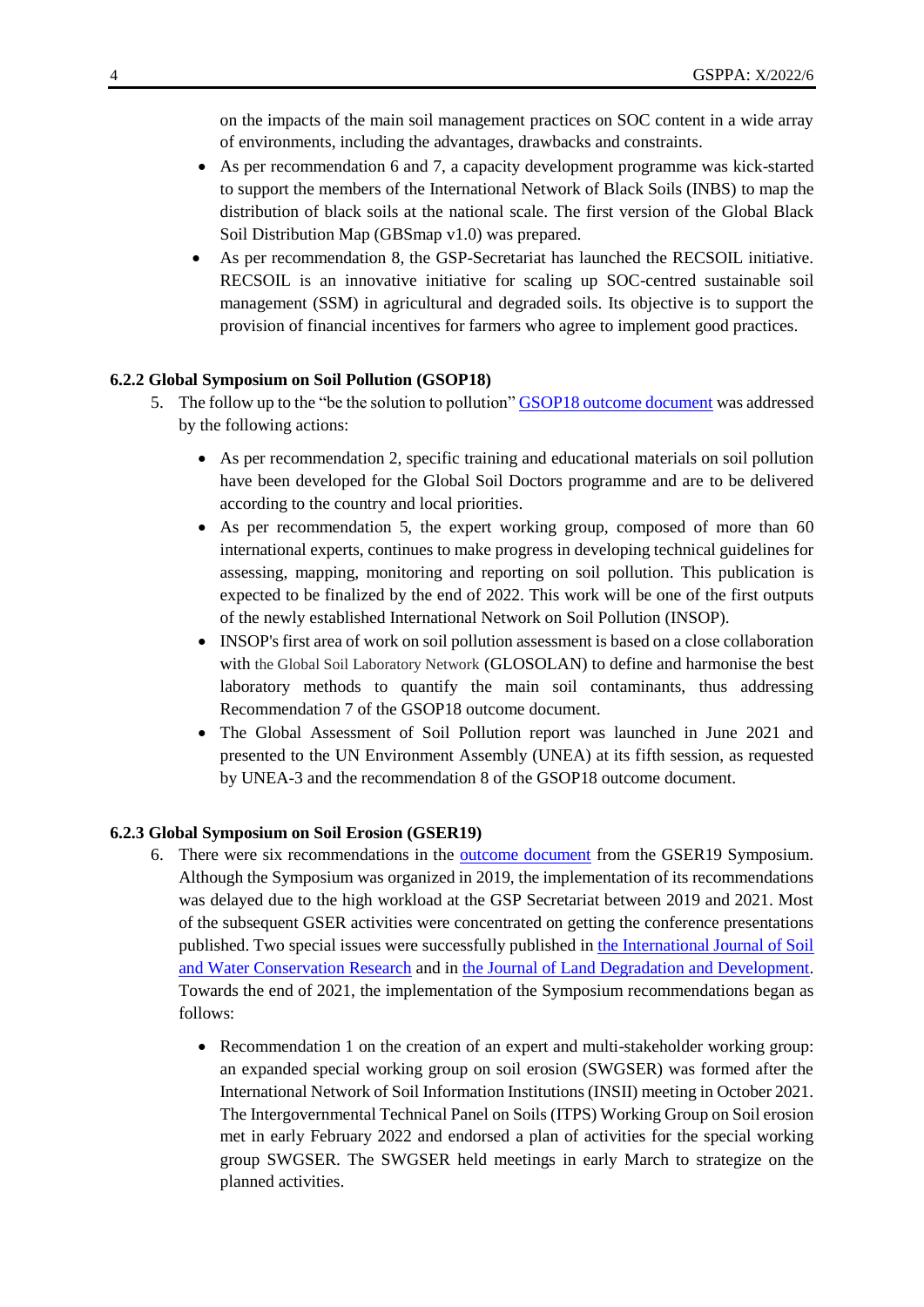- Recommendation 2 on the organization of capacity development and training for countries to develop national soil erosion assessments: the guiding document on country guidelines and technical specifications has been drafted and is under discussion by the erosion working groups. The document will be instrumental in helping the countries prepare necessary data towards harmonized national soil erosion assessments. The implementation of recommendation 2 from GSER19 outcome document started in January 2022.
- Recommendations 3 to 6: The ITPS advised global soil erosion (GSER) activities start with the implementation of recommendations 1 and 2 throughout 2022-2023 to pave way for the implementation of the remaining GSER19 outcome document recommendations.

#### **6.2.4 Global Symposium on Soil Biodiversity (GSOBI20)**

- 7. Follow up on the "keep soil alive, protect soil biodiversity," outcome document [\(https://www.fao.org/documents/card/en/c/cb6005en\)](https://www.fao.org/documents/card/en/c/cb6005en), was addressed by the following actions:
	- As per recommendation 1, the GSP Secretariat launched a global survey to define the state of the art of assessment and monitoring of sustainable management and conservation of soil biodiversity, which will lay the groundwork for the establishment of the Global Soil Biodiversity Observatory (GLOSOB).
	- As per recommendation 2, the International Network on Soil Biodiversity (NETSOB) was established and through working group 1 (WG-1), started to develop the guidelines for measuring, assessing, and monitoring (MAM) soil biodiversity. During the first meeting of the WG-1, the table of contents was discussed and approved. A survey will be sent to the members of the WG-1 in which they can nominate themselves as authors in the sections of their interest.
	- As per recommendation 4, NETSOB, through working group 2 (WG-2), started to develop a field manual on good management practices to conserve soil biodiversity and prevent soil biodiversity loss. During the first meeting of the WG-2, the table of contents was discussed and approved. A survey will be sent shortly to the members of the WG-2 in which they can nominate themselves as authors in the sections of their interest.
	- As per recommendation 6, NETSOB, through working group 3 (WG-3), started to develop a methodology for the economic valuation of ecosystem services provided by soil biodiversity. During the first meeting of the WG-3, the table of contents was discussed and approved. A survey will be sent shortly to the members of the WG-3 in which they can nominate themselves as authors in the sections of their interest.
	- As per recommendation 7, NETSOB, through working group 4 (WG-4), started to develop a report on the global status and regional trends in public policy on soil biodiversity. During the first meeting of WG-4, the table of contents was discussed and approved. A survey will be sent shortly to the members of the WG-4 in which they can nominate themselves as authors in the sections of their interest.

#### **6.2.5 Global Symposium on Salt-affected Soils (GSAS21)**

- 8. The outcome document made nine recommendations under three courses of action:
	- Assessment, mapping, and monitoring of salt-affected soils (SAS).